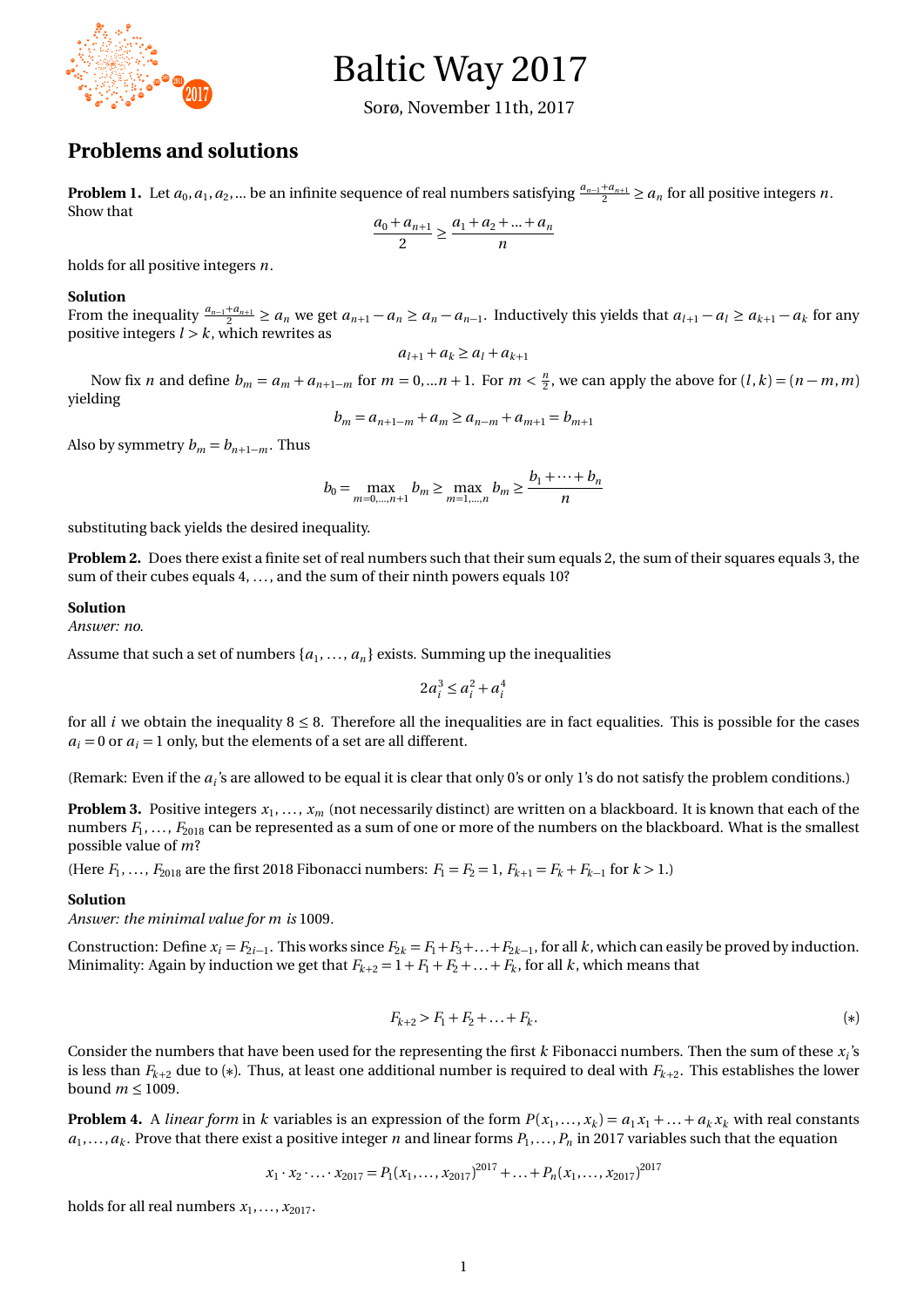

### **Solution**

*Solution 1:* For every  $\varepsilon = (\varepsilon_1, ..., \varepsilon_n) \in \{\pm 1\}^{2017}$  let

$$
P_{\varepsilon}(X_1,\ldots,X_{2017})=\varepsilon_1X_1+\cdots+\varepsilon_{2017}X_{2017}
$$

and  $\beta_e = \varepsilon_1 \cdots \varepsilon_{2017}$ . Consider

$$
g(X_1,...,X_k) := \sum_{\varepsilon} (\beta_{\varepsilon} P_{\varepsilon}(X_1,...,X_{2017}))^{2017}
$$
  
= 
$$
\sum_{\varepsilon_1,...,\varepsilon_{2017}} \varepsilon_1 \cdots \varepsilon_{2017} (\varepsilon_1 X_1 + \cdots + \varepsilon_{2017} X_{2017})^{2017}.
$$

If we choose  $X_1 = 0$ , then every combination  $(\varepsilon_2 X_2 + \cdots + \varepsilon_{2017} X_{2017})^{2017}$  occurs exactly twice and with opposite signs in the above sum. Hence,  $g(0, X_2, \ldots, X_{2017}) \equiv 0$ . The analogous statements are true for all other variables. Consequently, *g* is divisible by  $X_1 \ldots X_{2017}$ , and thereby of the form  $c X_1 \ldots X_{2017}$  for some real constant  $c$ . If  $c \neq 0$ , then both sides can be divided by *c*, and we obtain a representation with  $n = 2^{2017}$  linear forms.

With  $X_1 = \cdots = X_{2017} = 1$  we get

$$
c = \sum_{\varepsilon} \varepsilon_1 \cdot \ldots \cdot \varepsilon_{2017} (\varepsilon_1 + \ldots + \varepsilon_{2017})^{2017}
$$
  
= 
$$
\sum_{\varepsilon} \sum_{\substack{k_1, \ldots, k_{2017} \\ k_1 + \ldots + k_{2017} = 2017}} \binom{2017}{k_1, \ldots, k_{2017}} \varepsilon_1^{k_1 + 1} \cdot \ldots \cdot \varepsilon_{2017}^{k_{2017} + 1}
$$

The part of the sum with  $k_1$  even is zero since

$$
\sum_{\substack{k_1 \text{ even}, \dots, k_{2017} \\ k_1 + \dots + k_{2017} = 2017}} \left( \frac{2017}{k_1, \dots, k_{2017}} \right) \left( \sum_{\varepsilon, \varepsilon_1 = 1} \varepsilon_2^{k_2 + 1} \cdot \dots \cdot \varepsilon_{2017}^{k_{2017} + 1} + \sum_{\varepsilon, \varepsilon_1 = -1} (-1)^{k_1 + 1} \cdot \dots \cdot \varepsilon_{2017}^{k_{2017} + 1} \right) = 0
$$

Now we may consider the part of the sum with  $k_1$  odd. Similarly the part of this new sum with  $k_2$  even equals 0. Doing this for all the variables we get

$$
c = \sum_{\varepsilon} \sum_{\substack{k_1 \text{ odd}, \dots, k_{2017} \text{ odd} \\ k_1 + \dots + k_{2017} = 2017}} \binom{2017}{k_1, \dots, k_{2017}} = 2^{2017} \binom{2017}{1, \dots, 1} = 2^{2017} \cdot 2017! \neq 0
$$

Finally, we can even merge the two forms with opposite choices of the signs to obtain a representation with  $2^{2016}$  linear forms.

*Solution 2:* We show by induction that for every integer  $k \ge 1$  there exist an  $n = n_k$ , real numbers  $\lambda_1, \ldots, \lambda_{n_k}$  and linear forms  $P_{k,1},\ldots,P_{k,n_k}$  in  $k$  variables such that

$$
x_1 \dots x_k = \lambda_1 P_{k,1}(x_1, \dots, x_k)^k + \dots + \lambda_{n_k} P_{k,n_k}(x_1, \dots, x_k)^k.
$$

For  $k = 1$  we can choose  $n = n_1 = 1$  and  $P_{1,1}(x_1) = x_1$ . Now for the induction step, we observe that

$$
x_1... x_k y = \lambda_1 P_{k,1}(x_1,...,x_k)^k y + \dots + \lambda_k P_{k,n_k}(x_1,...,x_k)^k y
$$

Thus it suffices to write  $X^k Y$  as a linear combination of  $(k+1)$ -th powers of linear forms in  $X$  and  $Y$ . The set-up

$$
X^{k}Y = \sum_{i=1}^{m} \alpha_i (X + \beta_i Y)^{k+1}
$$

leads to the equations  $\sum_i \alpha_i \beta_i = \frac{1}{k+1}$  and  $\sum_i \alpha_i \beta_i^d = 0$  for  $d = 0, 2, 3, ..., k+1$ . Choosing  $m = k+2$  and distinct values for the  $\beta_i$ 's, this becomes a system of  $k+2$  linear equations in the  $k+2$  variables  $\alpha_i$ . If the system had no solution, then the lefthand sides of the equations would be linearly dependent. On the other hand, given  $c_j$ ,  $j=0,1,\ldots,k+1$  with  $\sum_j c_j\beta_i^{\ j}=0$  for all *i*, the polynomial  $P(x) = \sum_j c_j x^j$  has degree at most  $k+1$  and the  $k+2$  distinct zeros  $b_1, \ldots, b_{k+2}$  and, hence, is the zero polynomial. Consequently, the system has a solution, and we can choose  $n_{k+1} = (k+2)n_k$  and the induction is complete.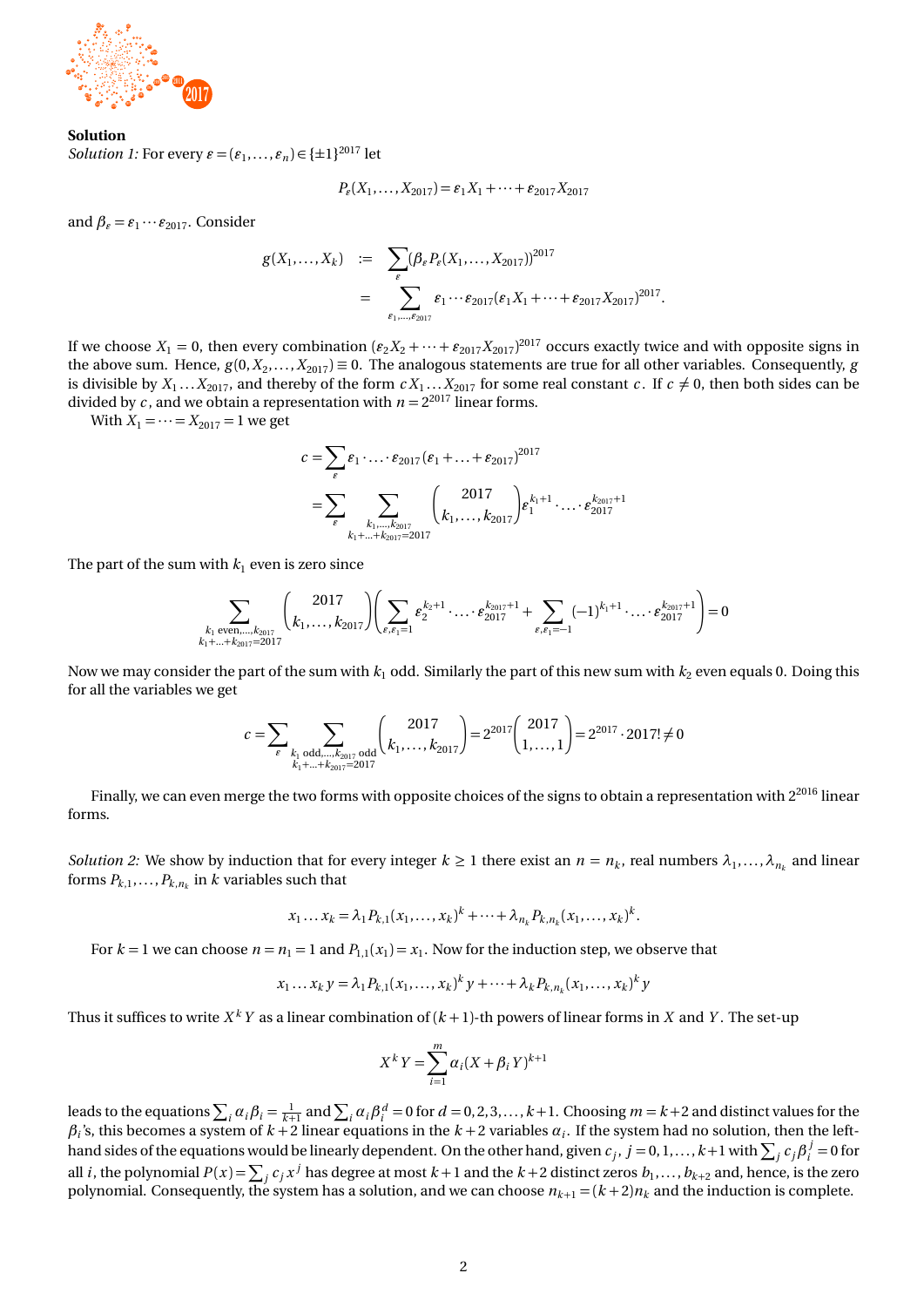

The above gives us

$$
x_1 \dots x_{2017} = \lambda_1 P_{2017,1}(x_1, \dots, x_{2017})^{2017} + \dots + \lambda_{n_{2017}} P_{2017,n_{2017}}(x_1, \dots, x_{2017})^{2017}
$$
  
=  $\left(\lambda_1^{1/2017} P_{2017,1}(x_1, \dots, x_{2017})\right)^{2017} + \dots + \left(\lambda_{n_{2017}}^{1/2017} P_{2017,n_{2017}}(x_1, \dots, x_{2017})\right)^{2017},$ 

as wanted.

*Remark:* Of course, the consistency of the system of linear equations also follows by the fact that the determinant of the coefficient matrix does not vanish as it is of Vandermonde's type. 1

**Problem 5.** Find all functions  $f : \mathbb{R} \to \mathbb{R}$  such that

$$
f(x^2y) = f(xy) + yf(f(x) + y)
$$

for all real numbers *x* and *y* .

#### **Solution**

*Answer:*  $f(y) = 0$ .

By substituting  $x = 0$  into the original equation we obtain  $f(0) = f(0) + y f(f(0) + y)$ , which after simplifying yields  $y f(f(0) + y)$  $\gamma$  = 0. This has to hold for every  $\gamma$ .

Now let's substitute  $\gamma = -f(0)$ . We get that  $-(f(0))^2 = 0$ , which gives us  $f(0) = 0$ . By plugging the last result into  $y f(f(0) + y) = 0$  we now get that  $y f(y) = 0$ .  $\frac{dy}{dx}$  fragging the natives that  $f(y) = 0$ .<br>Therefore if  $y \neq 0$  then  $f(y) = 0$ . Altogether we have shown that  $f(y) = 0$  for every y is the only possible solution, and it clearly is a solution.

**Problem 6.** Fifteen stones are placed on a  $4 \times 4$  board, one in each cell, the remaining cell being empty. Whenever two stones are on neighbouring cells (having a common side), one may jump over the other to the opposite neighbouring cell, provided this cell, provided this cell, and the counter of the opposite neighbouring cell, provided this cell is empty. The stone jumped over is removed from the board.



For which initial positions of the empty cell is it possible to end up with exactly one stone on the board?

#### **Solution**

 $p_n$ as follows. There are three types of cells on the board: corner cells, edge cells and centre cells. Colour the cells in three distinct colours

| $A \mid$        | $\, {\bf B}$    | $\sqrt{2}$<br>◡   | $\Delta$<br>$\mathbf{L}$ |
|-----------------|-----------------|-------------------|--------------------------|
| $\overline{B}$  | $\sqrt{2}$<br>◡ | $\mathbf{r}$      | D<br>D                   |
| $\sqrt{ }$<br>◡ | $\mathbf{A}$    | $\mathbf{D}$<br>ற | $\sqrt{2}$<br>◡          |
| A <sup>1</sup>  | B               | $\sqrt{2}$<br>◡   | A                        |

will increase by 1, while the other two will decrease by 1. Because there are fourteen moves altogether, the game must end will increase by 1, while the other two will decrease by 1. Because there are fourteen moves altoge Suppose there are initially *a*, *b*, *c* stones on cells of colours A, B, C, respectively. With each move, one of these numbers should end with a single stone remaining, the game must begin with with *a*, *b*, *c* of the same parity as they originally had. There are 6, 5, 5 cells of each colour on the board, so if the game

$$
a = 6, b = 5, c = 4
$$
 or  $a = 6, b = 4, c = 5$ .

The empty slot should thus have colour B or C. This excludes the corner cells and two of the centre cells. However, by symmeny (changing the colouring), the two remaining centre cens will also be excluded. Thence the empty space at the<br>beginning must be at an edge cell. That the game is indeed winnable in this case can be seen from the seq symmetry (changing the colouring), the two remaining centre cells will also be excluded. Hence the empty space at the here:

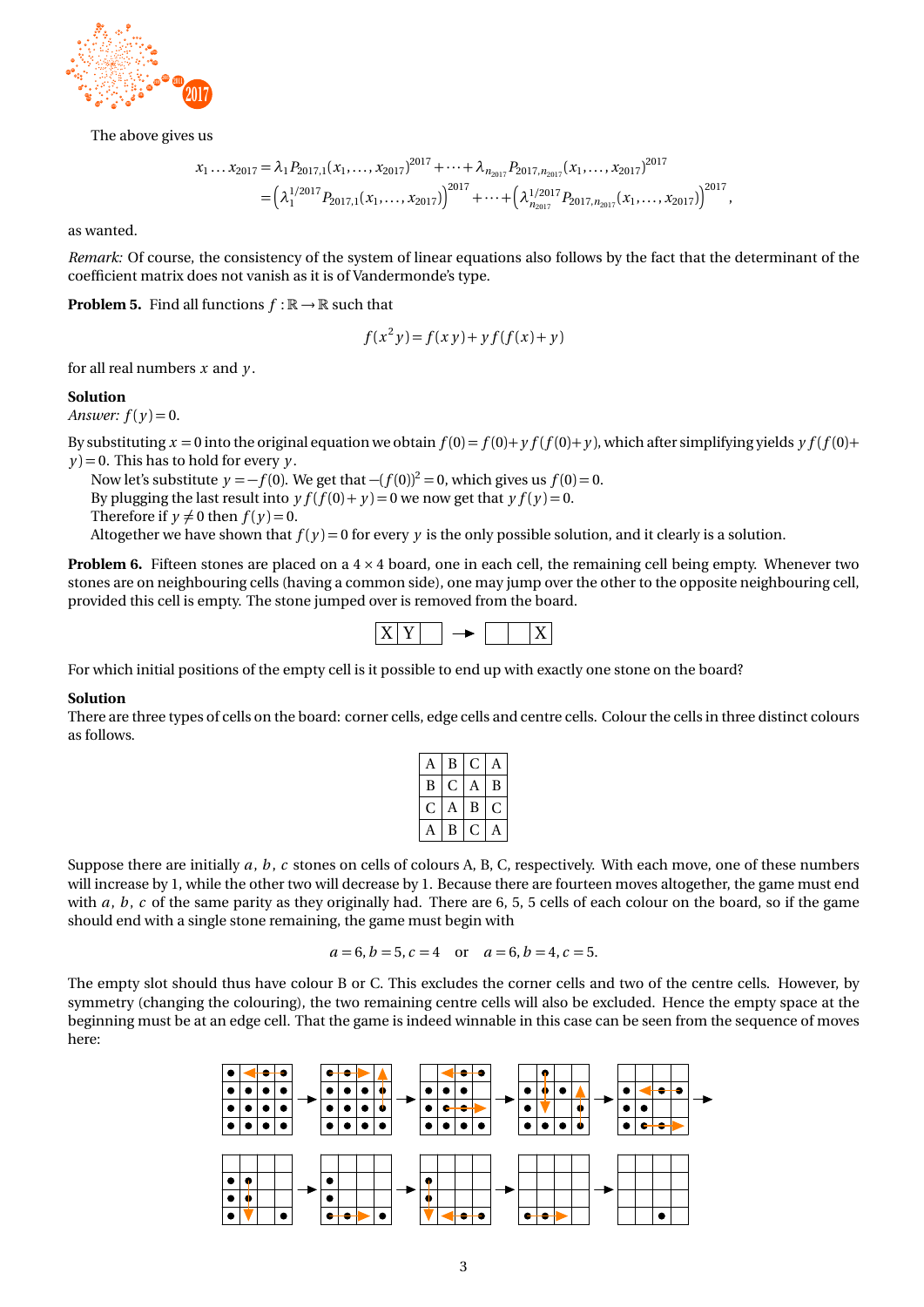

**Problem 7.** Each edge of a complete graph on 30 vertices is coloured either red or blue. It is allowed to choose a nonmonochromatic triangle and change the colour of the two edges of the same colour to make the triangle monochromatic. Prove that by using this operation repeatedly it is possible to make the entire graph monochromatic.

(A complete graph is a graph where any two vertices are connected by an edge.)

#### **Solution**

The total number of edges is odd. Assume without loss of generality that the number of blue edges is odd, and the number of red edges is even. It is clear that the parity of the number of edges of each colour does not change by the operations.

Consider a graph with maximal number of blue edges that can be obtained by these operations. Suppose that not all of 1its edges are blue. Then it contains at least two red edges. Because of maximality, it is not possible to have a triangle with exactæy two red edges.

Case 1. It contains two red edges *AB* and *BC* sharing a common vertex. Then edge *AC* is coloured in red, too. If there exists a vertex *D* such that the edges *D A*, *D B*, *D C* are not of the same colour, then wlog we can assume that *D A* is red and *D B* is blue, but then we have a triangle *AB D* with exactly two red edges, a contradiction.



If some vertex *D* is connected to *A*, *B* and *C* with blue edges, then perform the operation on the triangles *BC D* , *AB D* , *AC D* , and the number of blue edges increases, a contradiction.



Otherwise all the vertices are connected to *A*, *B* and *C* with red edges. Due to parity we have at least one blue edge. If *X* and *Y* are connected by a blue edge, then perform the operation on *AX Y* , and the number of blue edges increases, a contradiction.

Case 2. Every two red edges have no common vertex. Let *AB* and *C D* be red edges. Perform the operation in the triangles *ABD*, *BCD*, *ABD*. The number of blue edges increases.

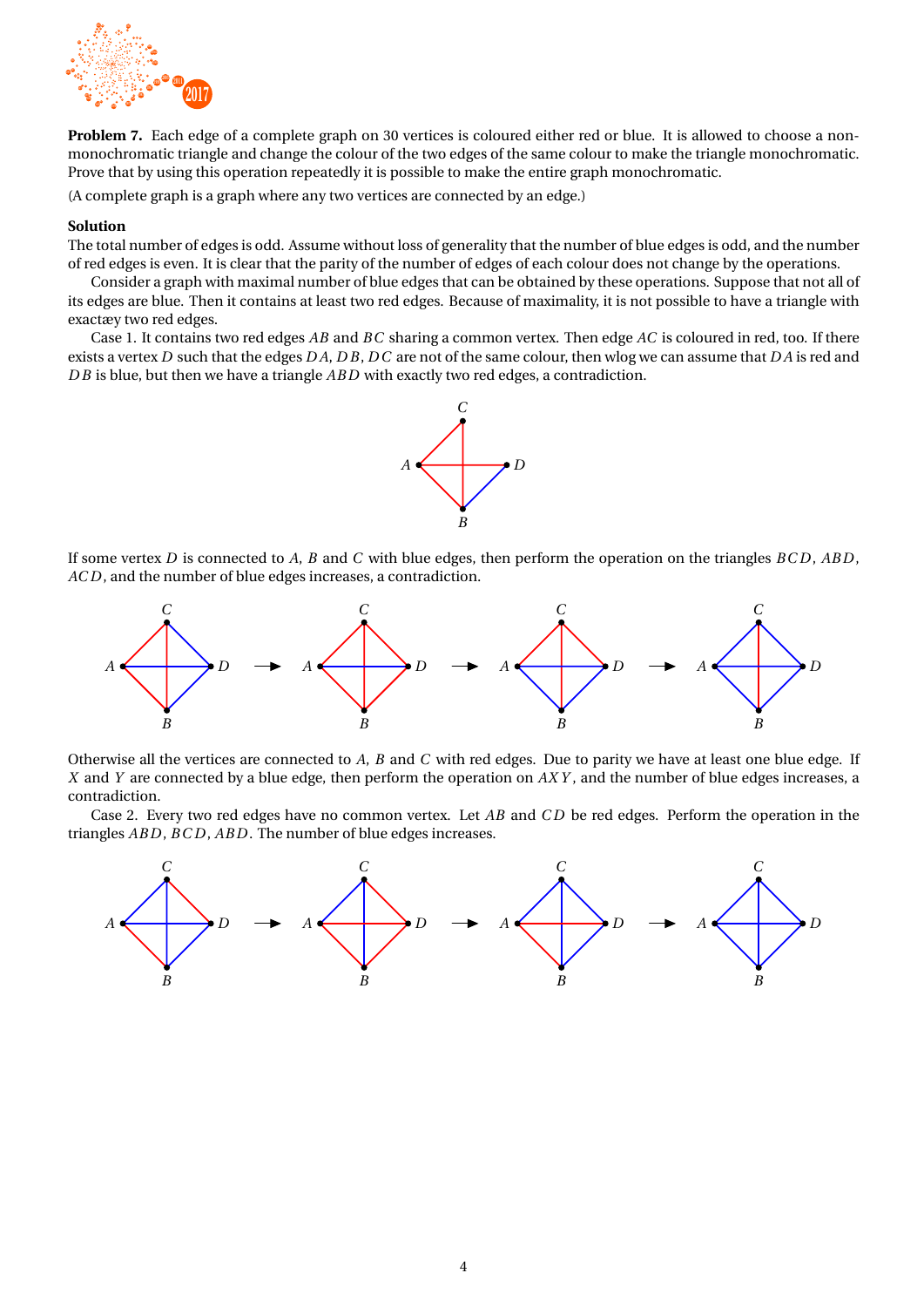

**Problem 8.** A chess knight has injured his leg and is limping. He alternates between a normal move and a short move where he moves to any diagonally neighbouring cell. **1**<br> **1898**<br> **1898**<br> **1898**<br> **1898 1913** 



The limping knight moves on a  $5\times 6$  cell chessboard starting with a normal move. What is the largest number of moves he can make if he is starting from a cell of his own choice and is not allowed to visit any cell (including the initial cell) more than once?

#### **Solution**

*Answer:* 25 *moves.*

Let us enumerate the rows of the chessboard with numbers 1 to 5. We will consider only the short moves. Each short move connects two cells from rows of different parity and no two short moves has a common cell. Therefore there can be at most 12 short moves as there are just 12 cells in the rows of even parity (second and fourth). It means that the maximal number of moves is  $12$  short  $+ 13$  normal  $= 25$  moves.

The figure shows that 25 moves indeed can be made.

| 19             | 5               | 7  | 9  | 11 |    |
|----------------|-----------------|----|----|----|----|
| $\overline{4}$ | 18              | 20 | 6  | 8  | 10 |
|                | $\blacklozenge$ |    | 21 | 26 | 12 |
| 17             | 3               | 24 | 15 | 13 | 22 |
| $\overline{2}$ | 16              | 14 | 25 | 23 |    |

**Problem 9.** A positive integer *n* is *Danish* if a regular hexagon can be partitioned into *n* congruent polygons. Prove that there are infinitely many positive integers *n* such that both *n* and  $2^n + n$  are Danish.

#### **Solution**

At first we note that  $n = 3k$  is danish for any positive integer k, because a hexagon can be cut in 3 equal parallelograms each of which can afterwards be cut in *k* equal parallelograms (Fig 1).

Furthermore a hexagon can be cut into two equal trapezoids (Fig. 2) each of which can afterwards be cut into 4 equal trapezoids of the same shape (Fig. 3) and so on. Therefore any number of the form  $n = 2 \cdot 4^k$  is also danish.



If we take any danish number  $n = 2 \cdot 4^k$  of the second type, then

 $2^n + n = 2^{2 \cdot 4^k} + 2 \cdot 4^k \equiv 1 + 2 \equiv 0 \pmod{3}$ 

showing that  $2^n + n$  is also a danish number.

**Problem 10.** Maker and Breaker are building a wall. Maker has a supply of green cubical building blocks, and Breaker has a supply of red ones, all of the same size. On the ground, a row of *m* squares has been marked in chalk as place-holders. Maker and Breaker now take turns in placing a block either directly on one of these squares, or on top of another block already in place, in such a way that the height of each column never exceeds *n*. Maker places the first block.

Maker bets that he can form a green row, i.e. all *m* blocks at a certain height are green. Breaker bets that he can prevent Maker from achieving this. Determine all pairs (*m*,*n*) of positive integers for which Maker can make sure he wins the bet.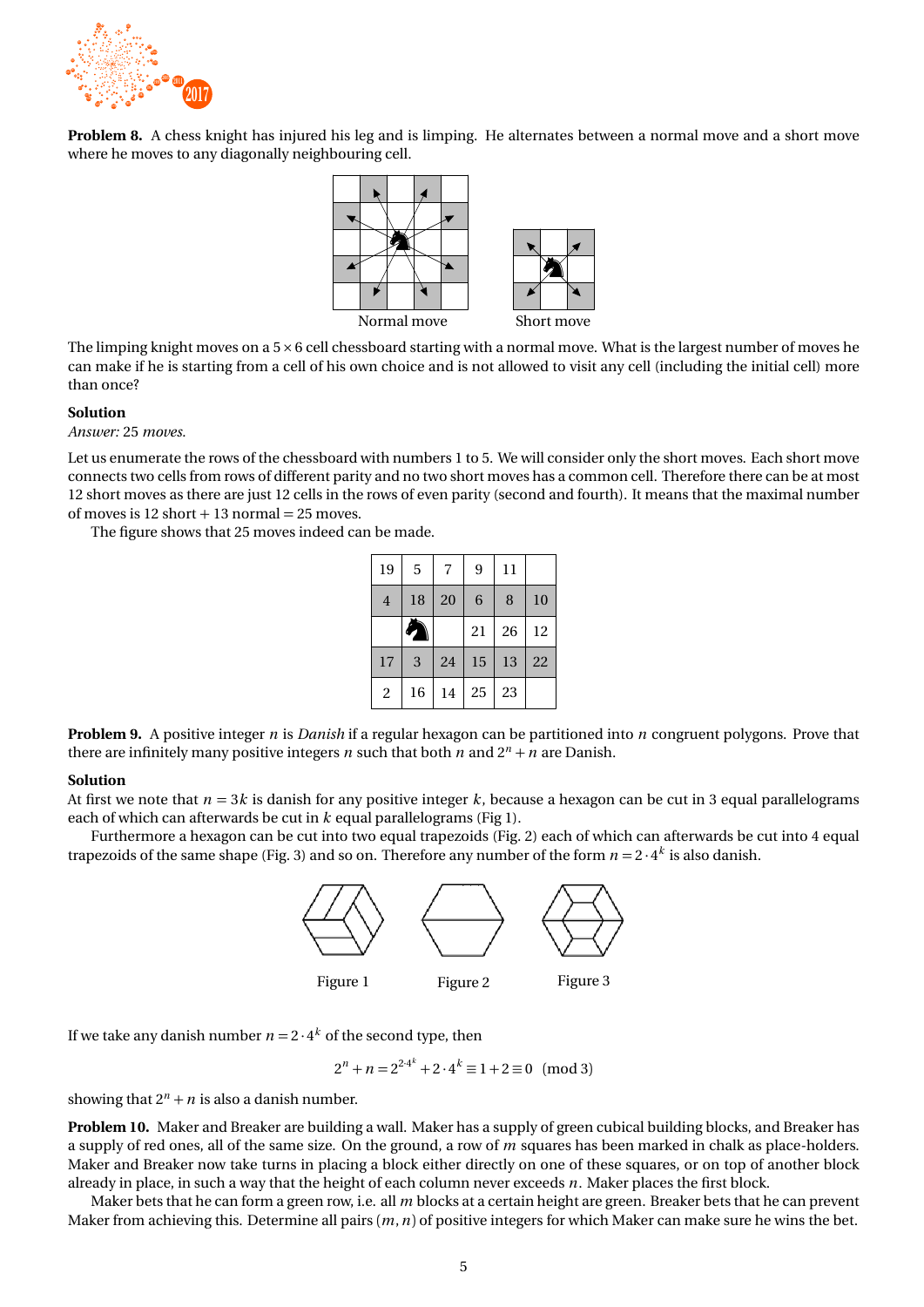

#### **Solution**

*Answer:* Maker has a winning strategy if *m >* 1 and *n >* 1 are both odd, or if *m* = 1.

Let us refer to the positions of the blocks in the wall by coordinates  $(x, y)$  where  $x \in \{0, 1, \ldots, m-1\}$  refers to the column and  $y \in \{0, 1, \ldots, n-1\}$  to the height of the block. Consider the different cases according to the parity of the parameters. In addition, there are some exceptional trivial cases.

- 1. If  $m = 1$ , then Maker trivially wins by the first move.
- 2. If  $m > 1$ , but  $n = 1$ , then Breaker obviously can break the only row.
- 3. Suppose *m* is even. Then Breaker has a defensive strategy based on the horizontal reflection, i.e. if Maker places a block in  $(x, y)$ , then Breaker places a block in  $(m - 1 - x, y)$ . Note that this move is always available for Breaker, because *m* is even. It is clear that this reflection strategy breaks all the green rows.
- 4. Suppose then *n* is even but *m >* 1 is odd. Then Breaker has the same defensive stra-tegy as above based on the horizontal reflection, with one modification: Whenever Maker places a block in the middle column, Breaker does too. Since *n* is even, this middle column does not influence the rest of the construction. Hence this reflection strategy breaks all the green rows as above.
- 5. Suppose both *m* and *n* are odd, *m >* 1 and *n >* 1. Maker's strategy is the following: Maker starts with (0, 0). Maker pairs the positions  $(2i-1,0)$  and  $(2i,0)$ ,  $i=1,2,\ldots,\frac{m-1}{2}$ , so that if Breaker places a red block in one of the positions, Maker places a green block in the other position; otherwise Maker does not use the bottom row. Maker's reply to Breaker's  $(x, y)$  with  $y > 0$  is  $(x, y + 1)$ . This strategy builds a green row at the height 2.

**Problem 11.** Let *H* and *I* be the orthocentre and incentre, respectively, of an acute angled triangle *ABC* . The circumcircle of the triangle *BC I* intersects the segment *AB* at the point *P* different from *B*. Let *K* be the projection of *H* onto *AI* and *Q* the reflection of *P* in *K* . Show that *B*, *H* and *Q* are collinear.

#### **Solution**

*Solution 1:* Let  $H'$  be the reflection of  $H$  in  $K$ . The reflection about the point  $K$  sends  $Q$  to  $P$ , and the line  $BH$  to the line through  $H'$  and orthogonal to  $AC$ . The reflection about the line  $AI$  sends  $P$  to  $C$ , and the line through  $H'$  orthogonal to *AC* to the line through *H* orthogonal to *AB*, but this is just *BH* . Since composition of the two reflections sends *B*, *H* and *Q* to the same line, it follows that *B*, *H* and *Q* are collinear.



*Solution 2:* Let  $\alpha = \frac{1}{2} \angle BAC$ ,  $\beta = \frac{1}{2} \angle CBA$ , and  $\gamma = \frac{1}{2} \angle ACB$ . Clearly then  $\alpha + \beta + \gamma = 90^\circ$ , which yields  $\angle BIC = 180^\circ - \beta - \gamma =$  $90^\circ + \alpha$ . From this we get  $\angle CPA = 180^\circ - \angle BPC = 180^\circ - \angle BIC = 90^\circ - \alpha$ , so triangle *APC* is isosceles.

Now since *AI* is the anglebisector of ∠*PAC* it must also be the perpendicular bisector of *C P* . Hence *C K* = *P K* = *Q K* so triangle *K C Q* is isosceles. Additionally *AI* bisects *PQ* so *AI* is the midline of triangle *P C Q* parallel to *C Q*. Since *K H* is perpendicular to *AI* , it is also perpendicular to *C Q*, so we may then conclude by symmetry that *H C Q* is also isosceles. Moreover  $\angle QCA = \angle IAC = \alpha$ , and  $\angle ACH = 90° - 2\alpha$ , so  $\angle QCH = \alpha + 90° - 2\alpha = 90° - \alpha$ , which means that triangles *HCQ* and *APC* are similar. In particular we have  $\angle$ *CHQ* = 2*α*. Since also

$$
180^{\circ} - \angle BHC = \angle HCB + \angle CBH = 90^{\circ} - 2\beta + 90^{\circ} - 2\gamma = 2\alpha
$$

it follows that *B*, *H* , and *Q* are collinear.

To prove that *Q* always lies outside of triangle *ABC* one could do the following: Since *P* lies on *AB*, angle *C* is larger than angle *B* in triangle *ABC* . Thus angle *AD B* is obtuse, where *D* is the intersection point between *AI* and *BC* . As *QC* and *AI* are parallel, angle *QC B* is obtuse. Thus *Q* lies outside of triangle *ABC* .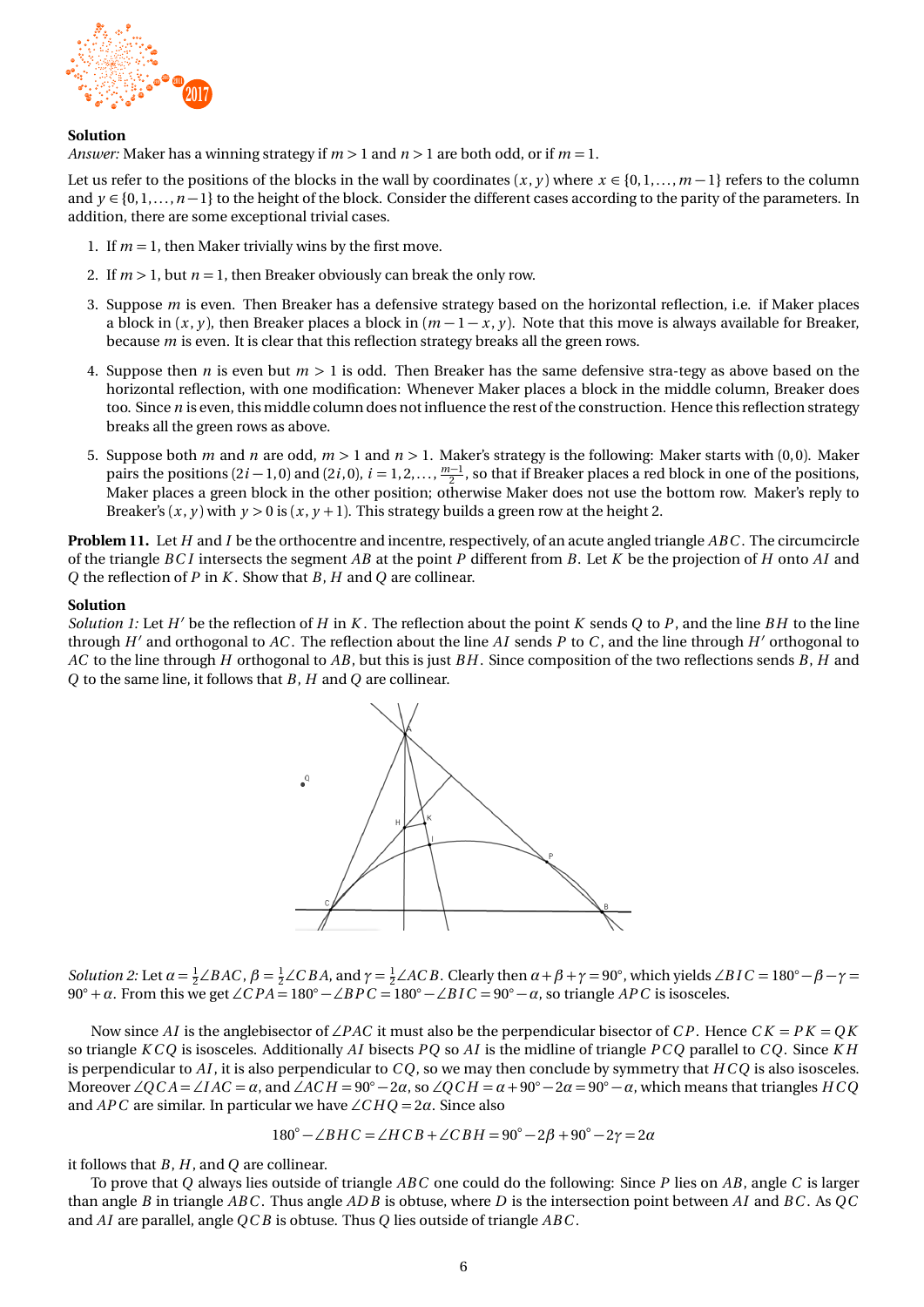

**Problem 12.** Line  $\ell$  touches circle  $S_1$  in the point  $X$  and circle  $S_2$  in the point  $Y$ . We draw a line  $m$  which is parallel to  $\ell$  and intersects  $S_1$  in a point  $P$  and  $S_2$  in a point  $Q$ . Prove that the ratio  $XP/YQ$  does not depend on the choice of  $m$ .

#### **Solution**

Let *T* be the second intersection point of *PQ* and *S*<sub>1</sub> and *R* be the second intersection point of *PQ* and *S*<sub>2</sub>. Let ∠*PXT* =  $\alpha$ ,  $\angle$ *RYQ* =  $\beta$ . It is evident that *PX* = *XT*, *RY* = *YQ*. Calculate the ratio area<sub>*PXT</sub>*/area<sub>*RYQ*</sub> by two different ways. First,</sub>

$$
\frac{\text{area}_{PXT}}{\text{area}_{RYQ}} = \frac{XP^2 \sin \alpha}{YQ^2 \sin \beta}.
$$

Second,

$$
\frac{\text{area}_{PXT}}{\text{area}_{RYQ}} = \frac{PT}{RQ} = \frac{2R_1 \sin \alpha}{2R_2 \sin \beta}.
$$

Equating these expressions we obtain

$$
\frac{XP}{YQ} = \sqrt{\frac{R_1}{R_2}}.
$$

**Problem 13.** Let *ABC* be a triangle in which ∠*ABC* = 60◦ . Let *I* and *O* be the incentre and circumcentre of *ABC* , respectively. Let *M* be the midpoint of the arc *BC* of the circumcircle of *ABC* , which does not contain the point *A*. Determine  $\angle BAC$  given that  $MB = OI$ .

#### **Solution**

Since ∠*ABC* = 60°, we have ∠*AIC* = ∠*AOC* = 120°. Let *I'*, *O'* be the points symmetric to *I*, *O* with respect to *AC*, respectively. Then *I'* and *O'* lie on the circumcircle of *ABC*. Since  $O'I' = OI = MB$ , the angles determined by arcs  $O'I'$  and  $MB$ are equal. It follows that  $\angle MAB = \angle I'AO'$ .

Now, denoting ∠*BAC* =  $α$ , we have

$$
\angle I'AO' = \angle IAO = |\angle IAC - \angle OAC| = \left| \frac{\alpha}{2} - 30^{\circ} \right|
$$

It follows that  $\frac{\alpha}{2} = \angle MAB = \angle I'AO' = \left|\frac{\alpha}{2} - 30^{\circ}\right|$ , i.e.  $\alpha = 30^{\circ}$ .



**Problem 14.** Let *P* be a point inside the acute angle ∠*B AC* . Suppose that ∠*AB P* = ∠*AC P* = 90◦ . The points *D* and *E* are on the segments *B A* and *C A*, respectively, such that *B D* = *B P* and *C P* = *C E* . The points *F* and *G* are on the segments *AC* and *AB*, respectively, such that *D F* is perpendicular to *AB* and *E G* is perpendicular to *AC* . Show that *P F* = *P G* .

#### **Solution**

As ∆*PBD* is an isosceles right triangle ∠*GDP* = ∠*BDP* = 45°. Similarly ∠*PEC* = 45°, and thus ∠*PEG* = 45°. Therefore *PGDE* is cyclic. As ∠*GDF* and ∠*GEF* are right *EFGD* is cyclic. Therefore *DGPFE* is a cyclic pentagon. Therefore ∠*G F P* = ∠*G E P* = 45°. Similarly ∠*F G P* = 45°. Therefore ∆*F P G* is a (right) isosceles triangle.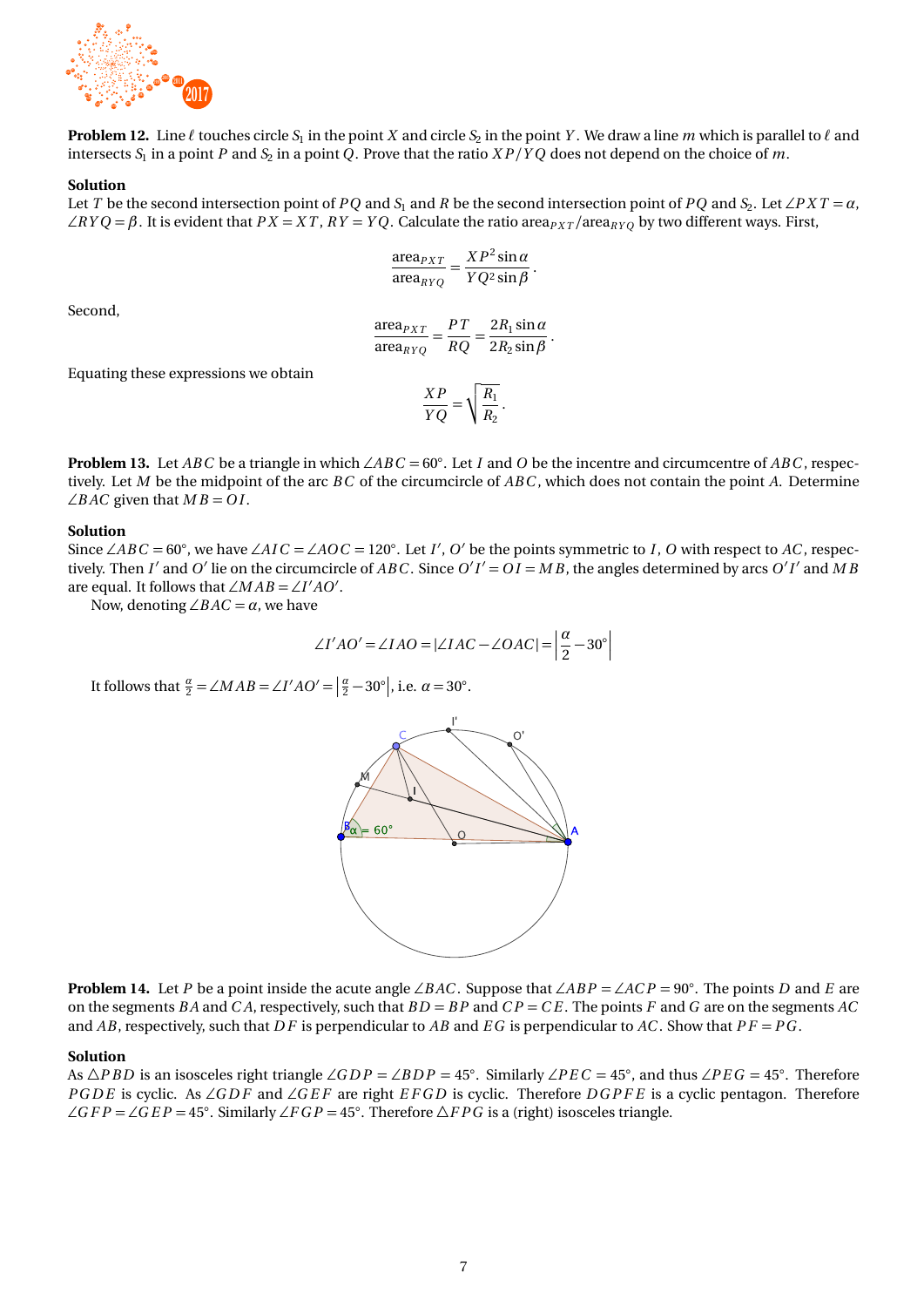



*Remark:* It can be shown given two intersecting lines *l* and *m*, not perpendicular to one another and an point *P* . there exist unique points *F* and *G* on *l* and *m* respectively such that  $\Delta FPG$  is an right isosceles triangle using similar constructions to above.

**Problem 15.** Let *n* ≥ 3 be an integer. What is the largest possible number of interior angles greater than 180◦ in an *n*-gon in the plane, given that the  $n$ -gon does not intersect itself and all its sides have the same length?

#### **Solution**

*Answer:* 0 if *n* = 3, 4 and *n* − 3 for *n* ≥ 5.

If  $n = 3.4$  then any such  $n$ -gon is a triangle, resp. a rhombus, therefore the answer is 0.

If  $n = 5$  then consider a triangle with side lengths 2,2,1. Now move the vertex between sides of length 2 towards the opposite side by 0.0000001 units. Consider the triangle as a closed physical chain of links of length 1 that are aluminium tubes and through them is a closed rubber string. So deform the chain on a level surface so that links of the chain move towards the inside of the triangle, by fixing the vertices of the triangle to the surface. Geometrically, the links which are on sides of length 2 are now distinct chords of a large circle, attached to each other by their endpoints.

If  $n > 5$  then first consider a triangle of integer sides lengths, with sides of as equal lengths as possible, so that the sum of side lengths is *n*. Imagine a closed aluminium chain on a rubber string, as in the previous case. Now move two of the vertices of the triangle towards the third one be 0.00000001 units each. Again consider the chain on a level surface and deform it so that its links move towards the interior of the triangle. Geometrically each side of a triangle is deformed into consecutive equal-length chords of a large circle with centre far away from the original triangle.

For *n* ≥ 5 this gives an example of *n* − 3 interior angles of more than 180◦ .

To see that *n* − 2 or more such angles is not possible, note than the sum of interior angles of any *n*-gon (that does not cut itself) is equal to (*n* − 2)180◦ , but already the sum of the 'large' angles would be greater than that if there were at least *n* − 2 of 'large' angles of size greater than 180°.

**Problem 16.** Is it possible for any group of people to choose a positive integer *N* and assign a positive integer to each person in the group such that the product of two persons' numbers is divisible by *N* if and only if they are friends?

#### **Solution**

*Answer:* Yes, this is always possible.

Consider a graph with a vertex for each person in the group. For each pair of friends we join the corresponding vertices by a red edge. If a pair are not friends, we join their vertices with a blue edge.

Let us label blue edges with different primes  $p_1,\ldots,p_k.$  To a vertex *A* we assign the number  $n(A)=\frac{P^2}{P(A)}$  $\frac{P^2}{P(A)}$ , where  $P =$  $p_1p_2...p_k$ , and  $P(A)$  is the product of the primes on all blue edges starting from  $A$  (for the empty set the product of all its elements equals 1). Now take  $N = P^3$ .

Let us check that all conditions are satisfied. If vertices  $A$  and  $B$  are connected by a red edge, then  $P(A)$  and  $P(B)$  are coprime, hence  $P(A)P(B)$  | *P* and  $P^3 | n(A)n(B) = \frac{P^4}{P(A)P(B)}$  $\frac{P}{P(A)P(B)}$ . If vertices *A* and *B* are connected by a blue edge labelled with a prime *q*, then *q*<sup>2</sup> divides neither *n*(*A*) nor *n*(*B*). Hence *q*<sup>3</sup> does not divide *n*(*A*)*n*(*B*).

**Problem 17.** Determine whether the equation

 $x^4 + y^3 = z! + 7$ 

has an infinite number of solutions in positive integers.

#### **Solution**

We consider the equation modulo 13 since both 3 and 4 divides  $12 = 13 - 1$ . Now  $x^4$  mod  $13 \in \{0, 1, 3, 9\}$  and  $y^3$  mod  $13 \in$  $\{0, 1, 5, 8, 12\}$ . We can verify that  $x^4 + y^3 \neq 7 \mod 13$ . However  $z! + 7 \equiv 7 \mod 13$  if  $z \geq 13$ , what leads to a conclusion that this equation has no solutions with  $z \ge 13$ , what proves that it has finite number of solutions.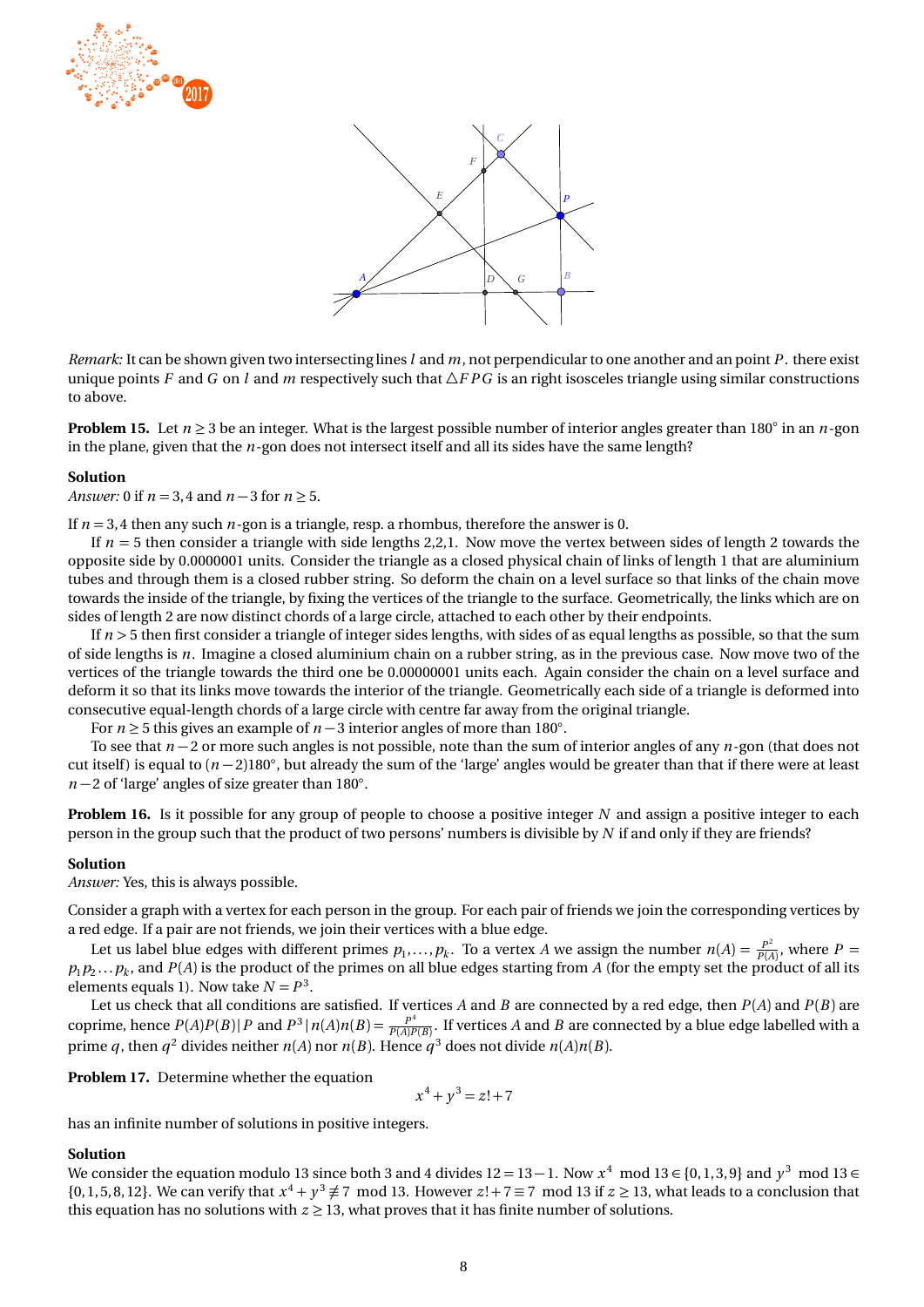

**Problem 18.** Let  $p > 3$  be a prime and let  $a_1, a_2, ..., a_{\frac{p-1}{2}}$  be a permutation of  $1, 2, ..., \frac{p-1}{2}$ . For which  $p$  is it always possible to determine the sequence  $a_1, a_2, \ldots, a_{\frac{p-1}{2}}$  if for all  $i, j \in \{1, 2, \ldots, \frac{p-1}{2}\}$  with  $i \neq j$  the residue of  $a_i a_j$  modulo  $p$  is known?

#### **Solution**

*Answer:* For all primes  $p > 5$ .

When  $p = 5$  it is clear that it is not possible to determine  $a_1$  and  $a_2$  from the residue of  $a_1a_2$  modulo 5.

Assume that  $p > 5$ . Now  $\frac{p-1}{2} \ge 3$ . For all  $i \in \{1, 2, ..., \frac{p-1}{2}\}$  it is possible to choose  $j, k \in \{1, 2, ..., \frac{p-1}{2}\}$  such that  $i, j$  and  $k$ are different. Thus we know 1

$$
a_i^2 \equiv (a_i a_j)(a_i a_k)(a_j a_k)^{-1} \pmod{p}.
$$

The equation  $x^2 \equiv a \pmod{p}$  has exactly one solution in  $\{1, 2, ..., \frac{p-1}{2}\}$ , and hence it is possible to determine  $a_i$  for all *i*.

**Problem 19.** For an integer  $n \ge 1$  let  $a(n)$  denote the total number of carries which arise when adding 2017 and  $n \cdot 2017$ . The first few values are given by  $a(1) = 1$ ,  $a(2) = 1$ ,  $a(3) = 0$ , which can be seen from the following:

| 001     | 001     | 000     |
|---------|---------|---------|
| 2017    | 4034    | 6051    |
| $+2017$ | $+2017$ | $+2017$ |
| $=4034$ | $=6051$ | $=8068$ |

Prove that

$$
a(1) + a(2) + \ldots + a(10^{2017} - 2) + a(10^{2017} - 1) = 10 \cdot \frac{10^{2017} - 1}{9}.
$$

#### **Solution**

*Solution 1:* Let  $k(m)$  be the residue of  $m$  when divided by  $10^k$ . There is a carry at the digit representing  $10^k$  exactly when  $k(2017) + k(n \cdot 2017) > 10^k$ . Thus the number of 10-, 100-, 1000- and 10000-carries are, respectively,

| $17.10^{2017}$ | $17.10^{2017}$ i | $17.10^{2017}$ | $12017 \cdot 10^{2017}$ 1 |
|----------------|------------------|----------------|---------------------------|
|                | nr               |                | 0000                      |

and similarly for the rest of the carries. Thus

$$
\sum_{n=1}^{10^{2017}-1} a(n) = 7 \cdot 10^{2016} + 17 \cdot 10^{2015} + ... + 2017 + 201 + 20 + 2
$$
  
=  $(2+0+1+7) \cdot 10^{2016} + (2+0+1+7) \cdot 10^{2015} + ... + (2+0+1+7) = 10 \cdot \frac{10^{2017}-1}{9}$ 

*Solution 2:* Let *s*(*n*) denote the digit sum of *n*. Then we claim the following.

*Lemma.* We have

$$
s(n+m) = s(n) + s(m) - 9a(n, m),
$$
\n(1)

where *a*(*n*,*m*) denotes the total number of carries, which arises when adding *n* and *m*.

*Proof:* We proceed by induction on the maximal number of digits *k* of *n* and *m*.

If both *n* and *m* are single digit numbers then we have just two cases. If  $n + m < 10$ , then we have no carries and clearly  $s(n+m) = n + m = s(n) + s(m)$ . If on the other hand  $n + m = 10 + k \ge 10$ , then

$$
s(n+m) = 1 + k = 1 + (n+m-10) = s(n) + s(m) - 9
$$

Assume that the claim holds for all pair with at most *k* digits each. Let  $n = n_1 + a \cdot 10^{k+1}$  and  $m = m_1 + b \cdot 10^{k+1}$  where  $n_1$  og  $m_1$  are at most  $k$  digit numbers. If there is no carry at the  $k+1$ th digit, then  $a(n,m) = a(n_1, m_1)$  and thus

$$
s(n+m) = s(n1 + m1) + a + b
$$

$$
= s(n_1) + a + s(m_1) + b - 9a(n_1, m_1) = s(n) + s(m) - 9a(n, m)
$$

If there is a carry then  $a(n, m) = 1 + a(n_1, m_1)$  and thus

$$
s(n+m) = s(n_1+m_1) + a + b - 9
$$